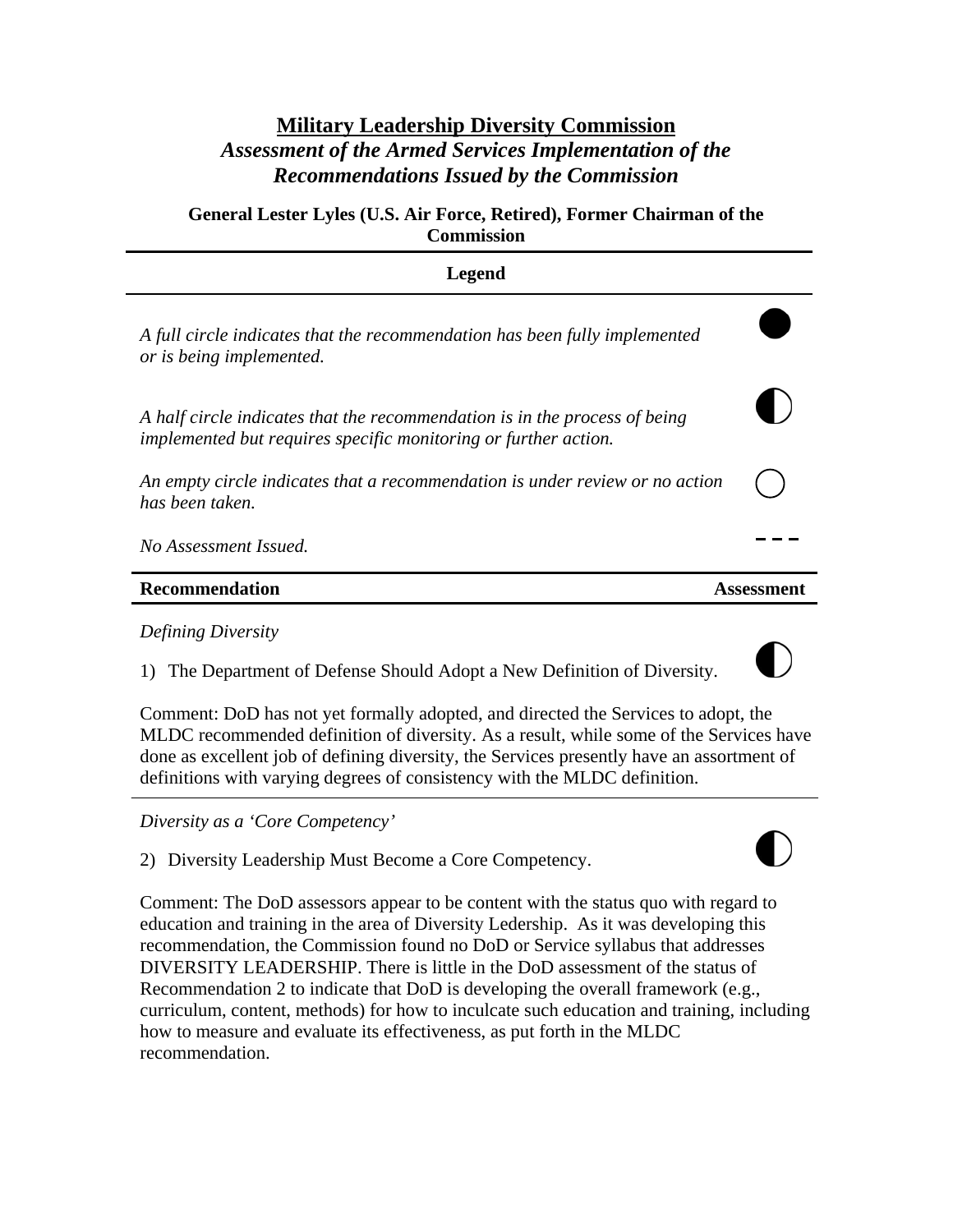## *Leadership Commitment*

3) Leadership Must be Personally Committed to Diversity.

Comment: The top leadership of each Service have made strong statements supporting their personal and institutional commitments to diversity. However, the commitment from the SEDEF is still being developed and under review.

# *Organizational Culture*

4) Diversity Needs to Become an Integral Part of DoD Culture.

Comment: All parts of the Service and DoD organizations are utilizing various mediums to convey their change in culture supporting diversity and inclusion.

# *Metrics and Title 10*

5) Congress Needs to Take Action to Ensure Sustained Progress in Diversity.

Comment: The Services are making strides in adopting common Metrics. Congress needs to decide whether their efforts are acceptable , or whether a change to Title-10 is required.

*Expand the Pool of Qualified Candidates* 

6) Stakeholders Should Develop and Engage in Activities to Expand the Pool of Qualified Candidates.

Comment: This issue and the MLDC Recommendation tries to point out that the problem has "national implications." The Services are doing their part, but, this issue requires broader recognition of the issue, and, broader cooperation amongst various organizations to solve it.

# *Improving Recruiting*

7) Improve Recruiting from the Currently Available Pool of Qualified Candidates.

Comment: Sustainment is a critical element of this recommendation. To insure sustainment, the outcomes could be an integral part of the annual reporting process that has also been recommended. DoD assessors of the MLDC recommendations stated that the creation of a strategic outreach plan that ties efforts to outcomes (hard data) is underway. That strategic plan is key to success and sustainment in this arena.







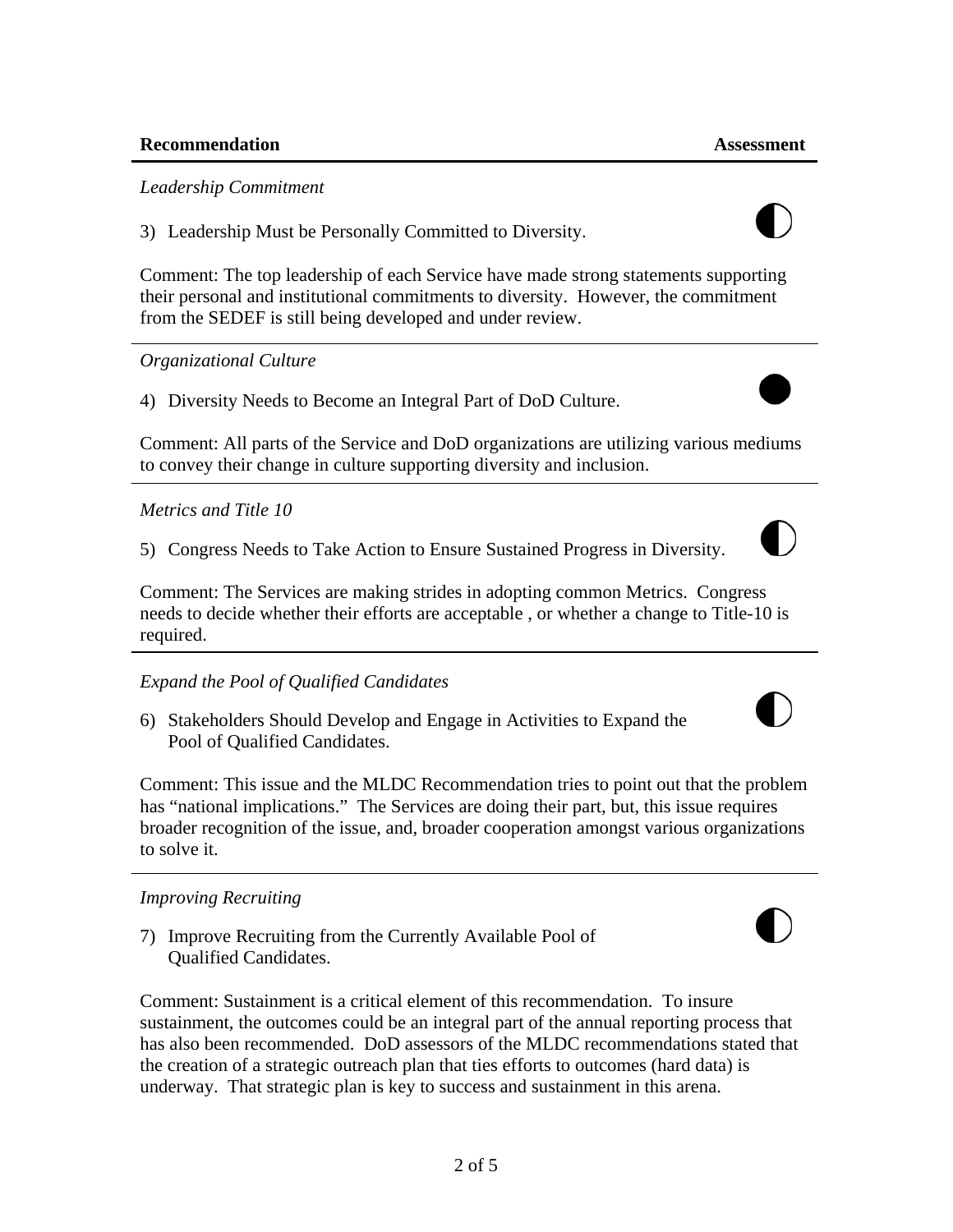*Career Development Programs* 

8) The Services Should Optimize the Ability of Servicemembers to Make Informed Career Choices from Accession to Retirement – with Special Emphasis on Mentoring.

Comment: Mentoring and related programs are being expanded. The half-circle recognizes that this area requires monitoring to see if the efforts are being effective.

#### *Eliminate Women in Combat Exclusion Policies*

99) DoD and the Services Should Eliminate Combat Exclusion Policies for Women.

Comment: The recent announcements by DoD that they plan to eliminate this policy says it all. However, the final implementation needs to be seen.

*Transparency Throughout the Promotion System* 

10) Improve Transparency So That Servicemembers Understand performance Expectations, Promotion Criteria, and Processes.

Comment: The Services have made strides in expanding awareness of the systems for promotion. However, this is still a work in progress.

## *Promotion Boards Precepts*

11) Ensure That Promotion Board Precepts Provide Guidance on How to Value Service-Directed Special Assignments Outside Normal Career Paths or Fields

Comment: The Board precepts are currently under review.

#### *Gender Gap in Retention*

12) Defense Advisory Committee on Women in the Services Should Expand Its Focus to Include an Explanation of the Gender Gap in Retention.

Comment: The MLDC Recommendations to DACOWITS were advisory in nature only. We are not privy to their activities.



 $\vert \ \rangle$ 

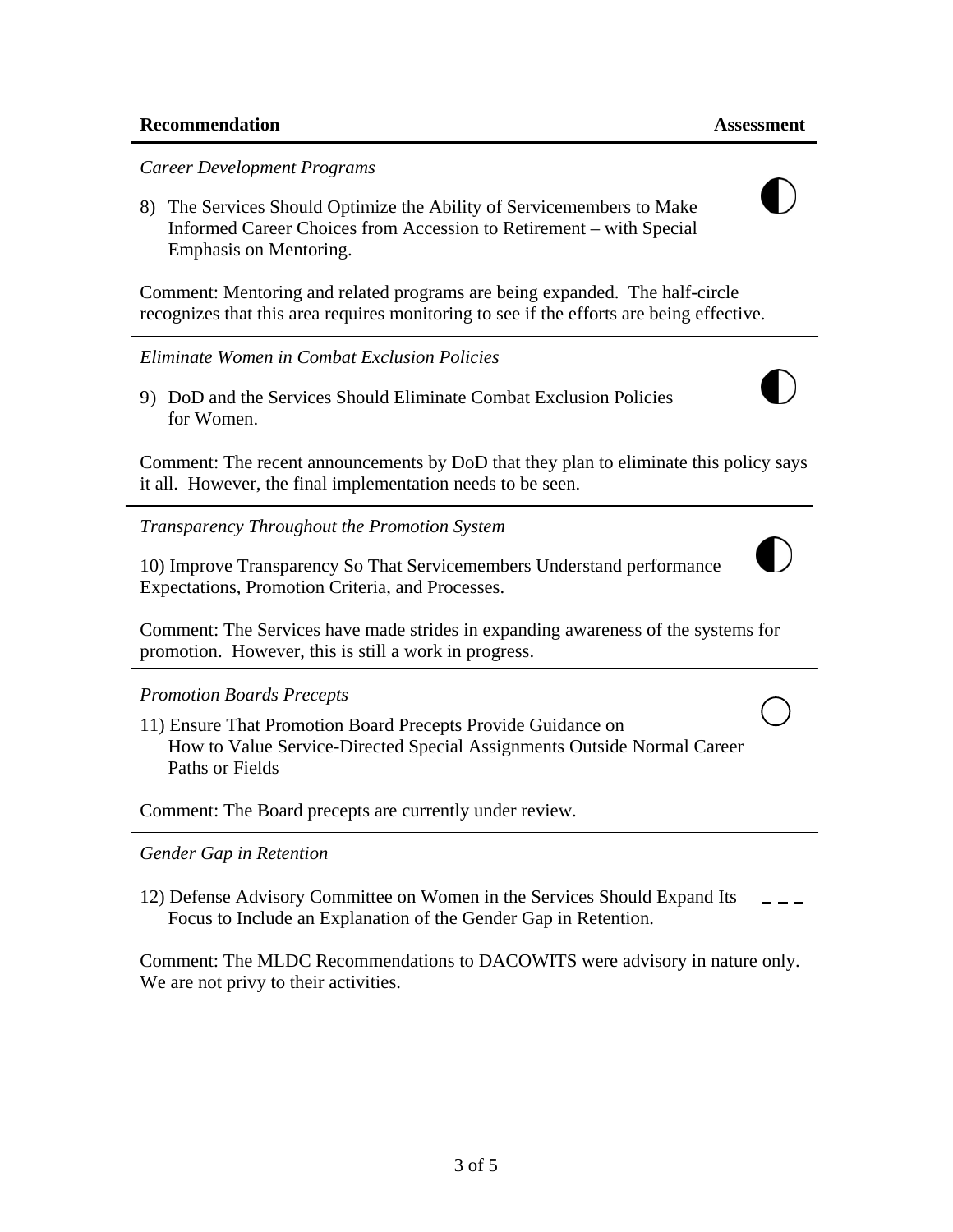#### *Regional and Cultural Expertise*

13) DoD and the Services Must Better Manage Personnel with Mission-Critical Skill Sets.

Comment: The Services have all expanded and improved their programs in this area , recognizing its strategic importance in today's military.

*Transition between Active and Reserve Components* 

14) DoD Must Promote Structural Diversity, Total Force Integration, and Overall Retention.

Comment: While much attention is being directed to this arena, systems work remains with regard to solving the transitional challenges. In addition, achieving reasonable operational, training and educational opportunities for members of the Reserve Component and National Guard requires continued attention.

*Office of the Secretary of Defense: Organizational Changes* 

15) Establish the Position of Chief Diversity Officer.

Comment: While OSD has seen it appropriate to appoint a "Chief Diversity Officer" reporting directly to the SECDEF, the changes in process and organization within the Under Secretary for Personnel and Readiness office seem to address the MLDC concerns.

*Diversity Management Policies* 

16) Implement Clear, Consistent, Robust Diversity Management Policies.

Comment: All Services have 'diversity' plans in place, and, included within their strategic plans.

*Accountability Reviews* 

17) Institute a System of Accountability Reviews.

Comment: The concept and 'best-practice' of "accountability reviews" was pioneered by the Navy. All of the Services and OSD have embraced the Navy model, and, they are in the process of implementing their adaptation of the model.